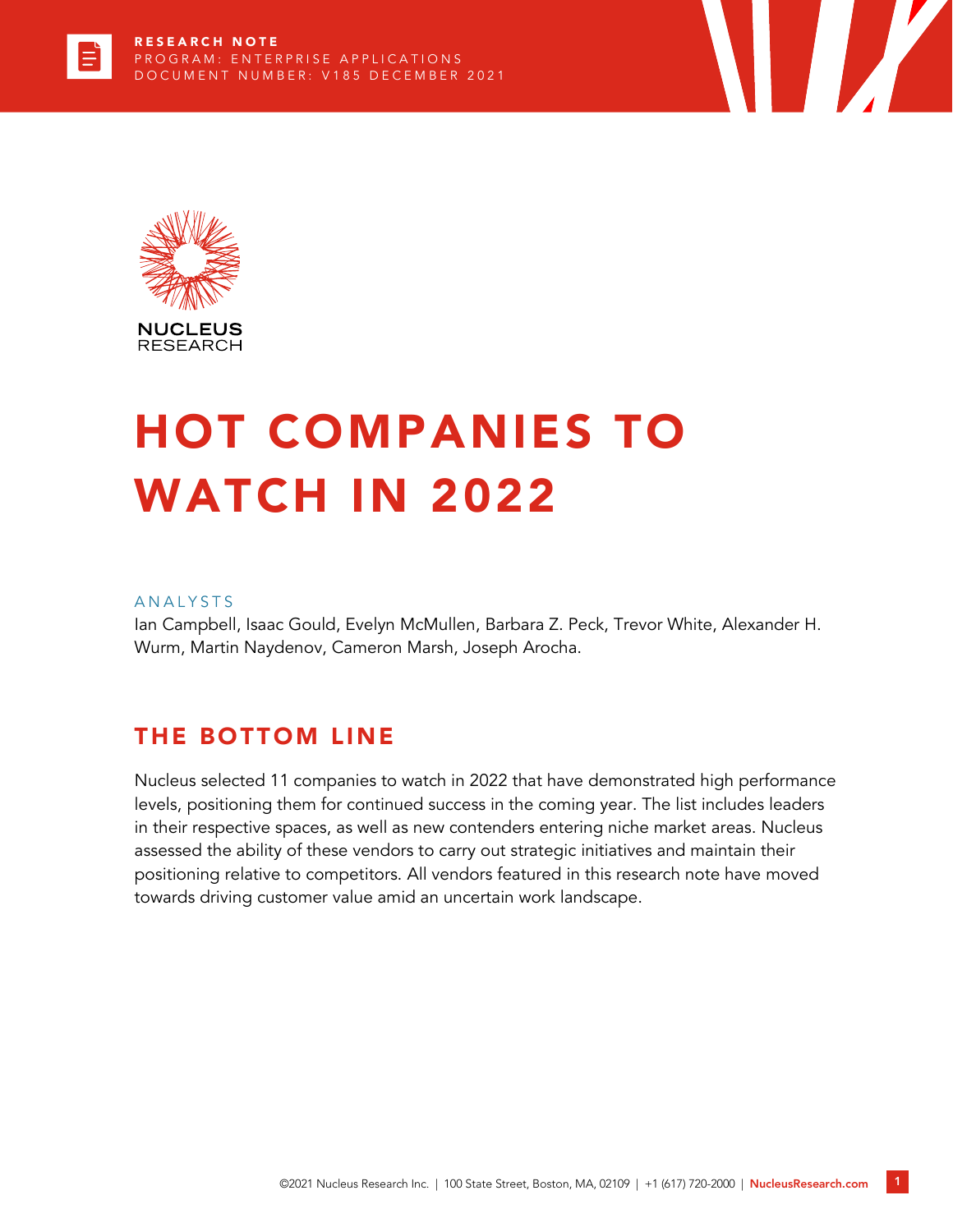# **OVERVIEW**

Nucleus selected 11 companies that are well-positioned to maintain high performance levels into 2022 and beyond. The list includes longstanding leaders and incoming contenders in their corresponding market areas were assessed on their ability to implement strategies that continue to drive positive business outcomes.

### BLUE YONDER

Blue Yonder is one of the leading supply chain and workforce management (WFM) solutions providers, serving primarily retail, automotive, industrial, third-party logistics, consumer products, high-tech, and semiconductor industries. With Blue Yonder's acquisition by Panasonic this year, customers will benefit from the combined power of the Internet of Things (IoT), edge computing, and AI/ML.

Panasonic's acquisition of Blue Yonder will expand visibility and control of operations.

Panasonic's IoT and edge technology

complements Blue Yonder's supply chain and WFM ecosystem by providing the ability to integrate and process numerous data points relevant to the supply chain and employees, such as weather fluctuations, employee biometrics, and logistics speeds. With edge computing, companies can analyze data more quickly as it is processed locally and does not have to be sent back and forth to a central server. This leads to more intelligent and interconnected supply chains and improved workflows.

The connection between Blue Yonder's supply chain and WFM functionality gives customers full visibility into operations. This has been especially critical for industries such as retail and manufacturing that are particularly hard-hit by ongoing supply chain and staff shortages and require tools to maintain efficiency with fewer resources. The vendor's WFM features can be SaaS-delivered through Microsoft Azure as microservices to provide existing supply chain customers with quick implementation.

In combination with Panasonic's proprietary technology, Nucleus believes that Blue Yonder will provide customers with comprehensive end-to-end visibility, control, and orchestration capabilities, which enable them to optimize operations in real-time. This acquisition moves Blue Yonder one step closer to providing organizations with a truly autonomous supply chain and ecosystem.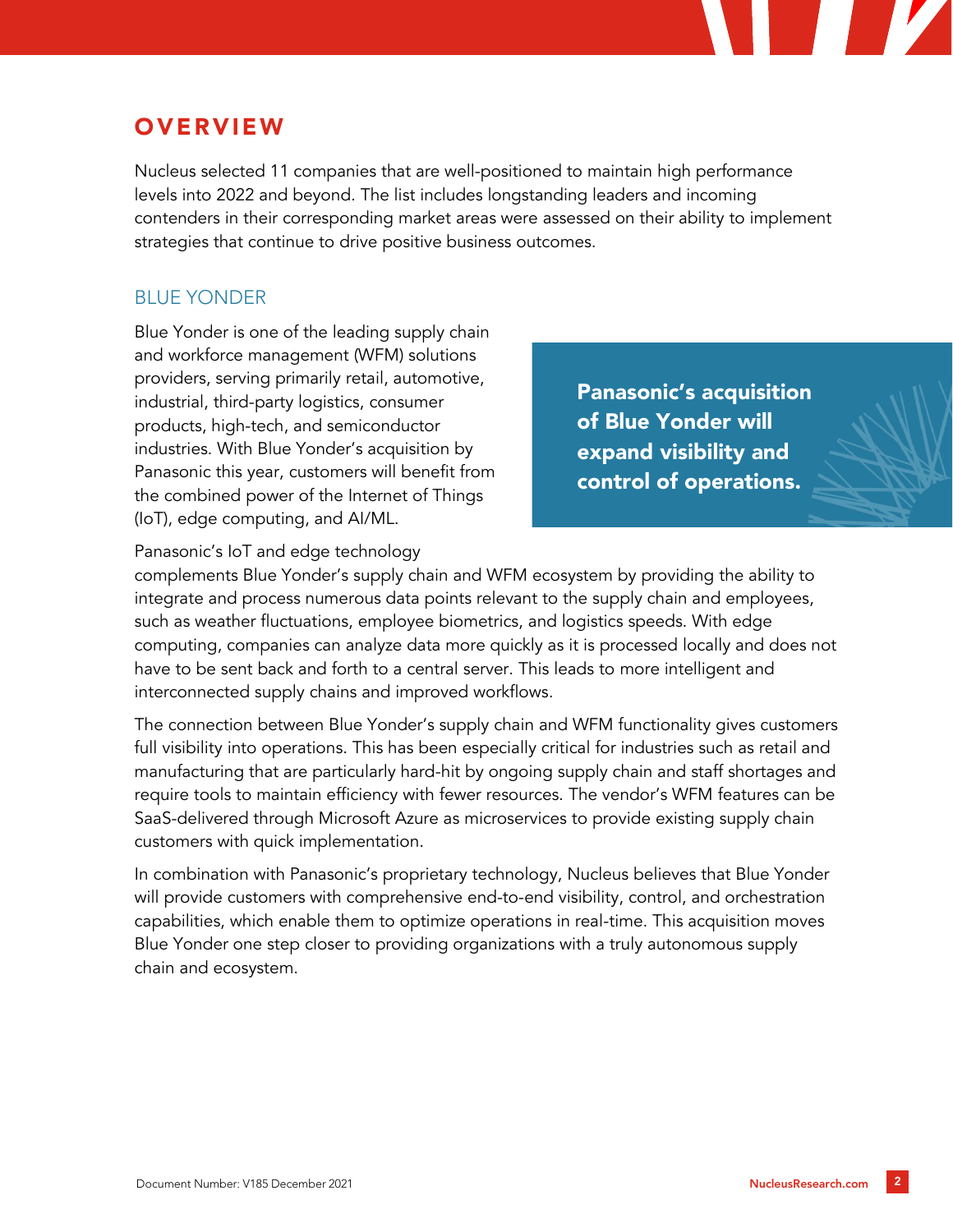#### **CLOUDFLARE**

As companies increasingly rely on webpages and other web-hosted resources to connect employees and reach customers, it's critical to optimize the performance and security of the systems. Cloudflare provides essential website infrastructure and website security services to companies seeking a DNS service, a CDN, or protection from DDoS attacks. Cloudflare enables this security by offering a reverse proxy to protect the user's site from direct traffic and balance requests and computational loads across a distributed pool of servers for improved performance. This load balancing operates on a global scale, further minimizing load times by connecting clients with the server with the closest geographical proximity. These capabilities enable customers to reduce their IT infrastructure and security costs, especially for companies paying for processing power in a usage-based pricing structure.

Cloudflare has also begun leveraging its security and performance-focused architecture to challenge AWS Lambda in serverless computation with its Cloudflare Workers offering. Cloudflare Workers has currently found a groove servicing small to mid-market clientele with an attractive pricing model for smaller requests, operating free at up to 100,000 requests per day. Cloudflare has also demonstrated an ability to innovate and adapt within an increasingly volatile cloud computing and security market with continued investments in critical areas such as stability, performance, availability, and security. As the vendor continues to innovate and grow, Nucleus expects Cloudflare to gain further enterprise trust and adoption, resulting in the vendor's recognition as a hot company to watch in 2022.

#### **CORNERSTONE**

Cornerstone is a longstanding provider of SaaS-delivered talent management solutions that primarily serves organizations of 1000 or more employees but offers additional solutions tailored to the specific needs of smaller businesses and industry verticals. Machine learning and predictive analytics capabilities are embedded throughout the platform, enabling the system to analyze continuously learning activity and deliver relevant content.

Upskilling and reskilling employees is a high-priority initiative for organizations across industries and sizes. This situation is underscored by a shortage of willing talent and a competitive job market that has led businesses to focus their financial investments more on learning and development than talent acquisition. However, the hurdle

to successfully deploying learning management systems is a lack of end-user engagement and subsequent low adoption. The recent launch of the Cornerstone Xplor platform tackles this issue by focusing on personalized, skill-based learning experiences through integration with the vendor's skill graph. The solution connects learning outcomes to growth opportunities such as promotions or special projects to encourage self-driven learning and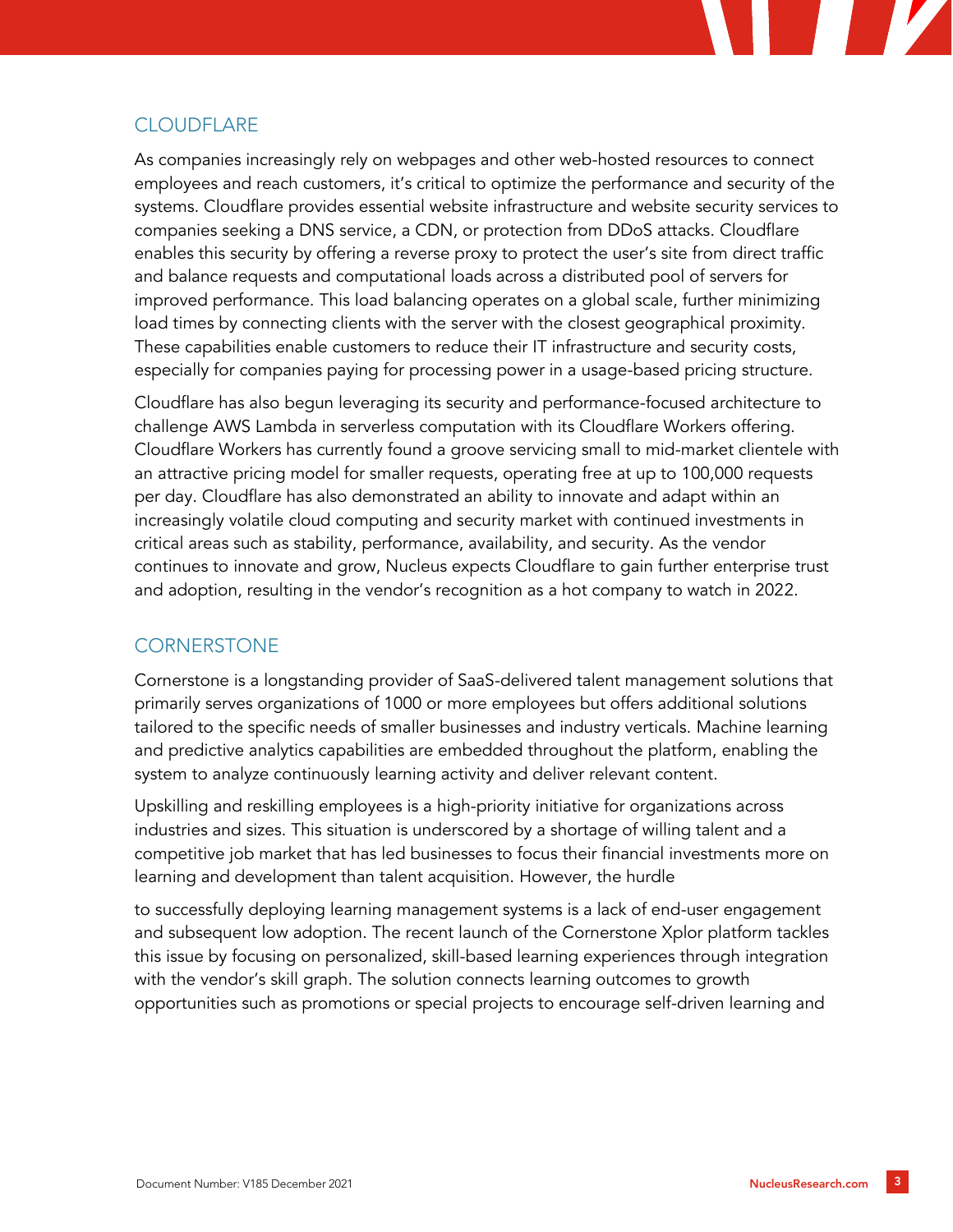improve system adoption, ultimately leading to improved productivity and the potential for increased revenue opportunities.

#### DOMO

Domo is an end-to-end cloud-based analytics platform with data ingestion, preparation, transformation, and governance capabilities. Customers can leverage Domo's visual drag-

Domo's investments in R&D ensure its viability as market conditions shift.

and-drop tools or more traditional SQL-like syntax to merge data from various sources, edit data relationships, and load data. By bringing data together from across the organization, Domo creates a single source of truth, enabling a wide range of self-service analytics and collaborative insights. Domo also offers robust security and accessibility controls with Domo Governance, allowing users to set permissions for specific data access, change auditing, and built-in certification workflows. Throughout the past year, Domo has continued to invest heavily in areas such as data science integration, custom analytic app development, and machine learning to ensure its viability as market conditions and customer preferences shift. This practice included developments such as Adrenaline DataFlows, enabling users to summarize and aggregate massive datasets. Additional developments include natural language narrative cards for digestible analytics with understandable data stories, and Domo Data Experience (DDX) bricks bringing users reusable code blocks to build custom visualizations and apps to modernize business workflows with a drag-and-drop interface. Due to Domo's significant enterprise adoption, ease of embedding advanced capabilities, and the comprehensive, end-to-end nature of the platform spanning the entire data pipeline, the vendor is recognized as one of Nucleus' hot companies to watch for 2022.

#### INCORTA

Incorta is an iPaaS solution featuring over 240 data connectors, increasingly leveraged by enterprise clientele for its differentiated speed of financial reporting and analysis of financial data. By focusing on industry common technology rather than use cases, Incorta leverages a data lake alongside in-memory analytics to optimize performance for business and operational data management and analysis. With Incorta's Direct Data Mapping platform, the iPaaS vendor streamlines traditional data storage and query processing by offering data source connection, data modeling, and visualization without dependence on ETL or data warehouses. Incorta Direct Data Mapping uses a condensed metadata layer to analyze data and data relationships across sources to query data faster and perform more joins without degrading data. Incorta's consumption-based pricing then translates this optimized architecture into direct cost savings aligning with the vendor's goal of building competitive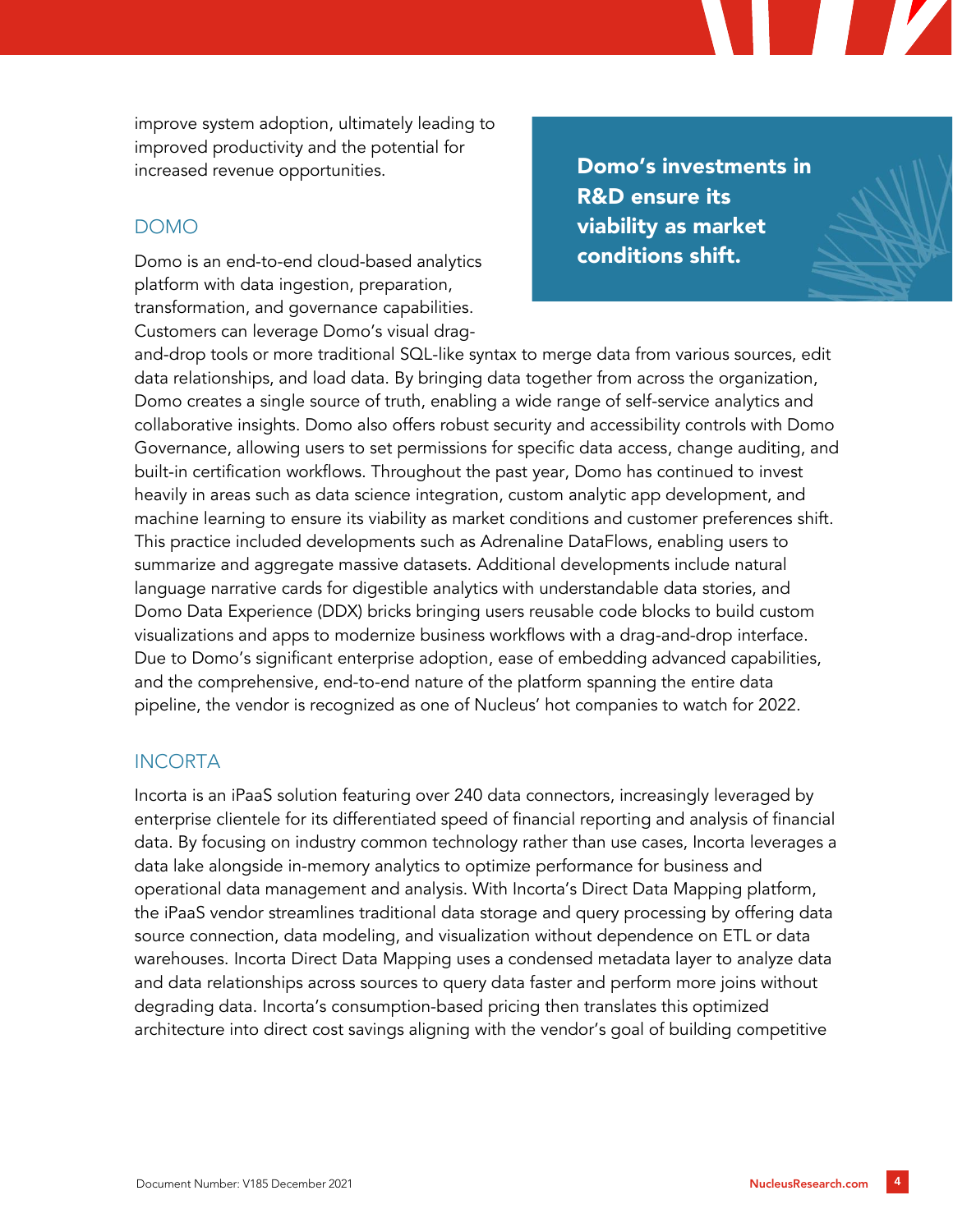advantage through resource efficiency. Nucleus recognizes Incorta as a Hot company to watch for 2022 due to its differentiated performance for integrating, transforming, and analyzing disparate operational and financial data sources.

#### **INFORMATICA**

Informatica is making a significant transition to cloud services with the Informatica Intelligent Data Management Cloud. Recognizing that data is the most important asset of any enterprise, cloud data management, and governance are primary drivers of the Informatica platform. Its partnership with Snowflake delivers an automated process for moving large volumes of data to Snowflake's warehouse much more quickly than in the past. Informatica's return to the public market with its October 2021 IPO (#2) raised more than \$840 million with a clear purpose of expanding its cloud services efficiently and at scale. Nucleus expects Informatica to continue its upward trajectory in 2022 as it develops additional relationships such as with AWS - a solution that democratizes access to data lakes using [AWS Lake F](https://c212.net/c/link/?t=0&l=en&o=3375658-1&h=3790799214&u=https%3A%2F%2Faws.amazon.com%2Flake-formation%2F%3Fwhats-new-cards.sort-by%3Ditem.additionalFields.postDateTime%26whats-new-cards.sort-order%3Ddesc%26awsm.page-whats-new-cards%3D3&a=AWS+Lake+Formation)ormation

#### PLANFUL.

Planful is a Corporate Performance Management (CPM) solutions vendor that offers medium-sized organizations a SaaS platform to manage their finance and accounting teams' daily operations. Offering both financial consolidation and close (FCC) and financial planning & analytic (FP&A) technology, Planful played a leading role in many of its customer's "continuous planning" initiatives to navigate Covid-19's market disruptions. (Nucleus Research V18 – *CPM Technology Value Matrix 2021* – February 2021) Over the past year, Planful has doubled down with its AI/ML investments, launching its Predict suite's first solution, Predict Signals in June and debuting Predict: Projections in September. These solutions are designed to consume large amounts of data to streamline FP&A processes and support decision-making with anomaly detection, alerts to variances, identification of relational data, and auto-generating scenarios.

In addition to product improvements, Planful announced in July a new strategic partnership with Trintech, integrating the Planful Platform with Adra; where Planful specializes in crossdepartmental and holistic planning, Trintech is an expert in account reconciliation and financial close. The partnership means greater cross-sell opportunities between the two customer bases as either vendor can now resell one another's solutions. The success of Planful's initiatives is, in part, reflected by a 100 percent year-to-date increase in net new customer acquisitions and a 500 percent increase in partner sales channels in Q3. With ongoing supply chain issues and labor shortages, Nucleus believes Planful is well-positioned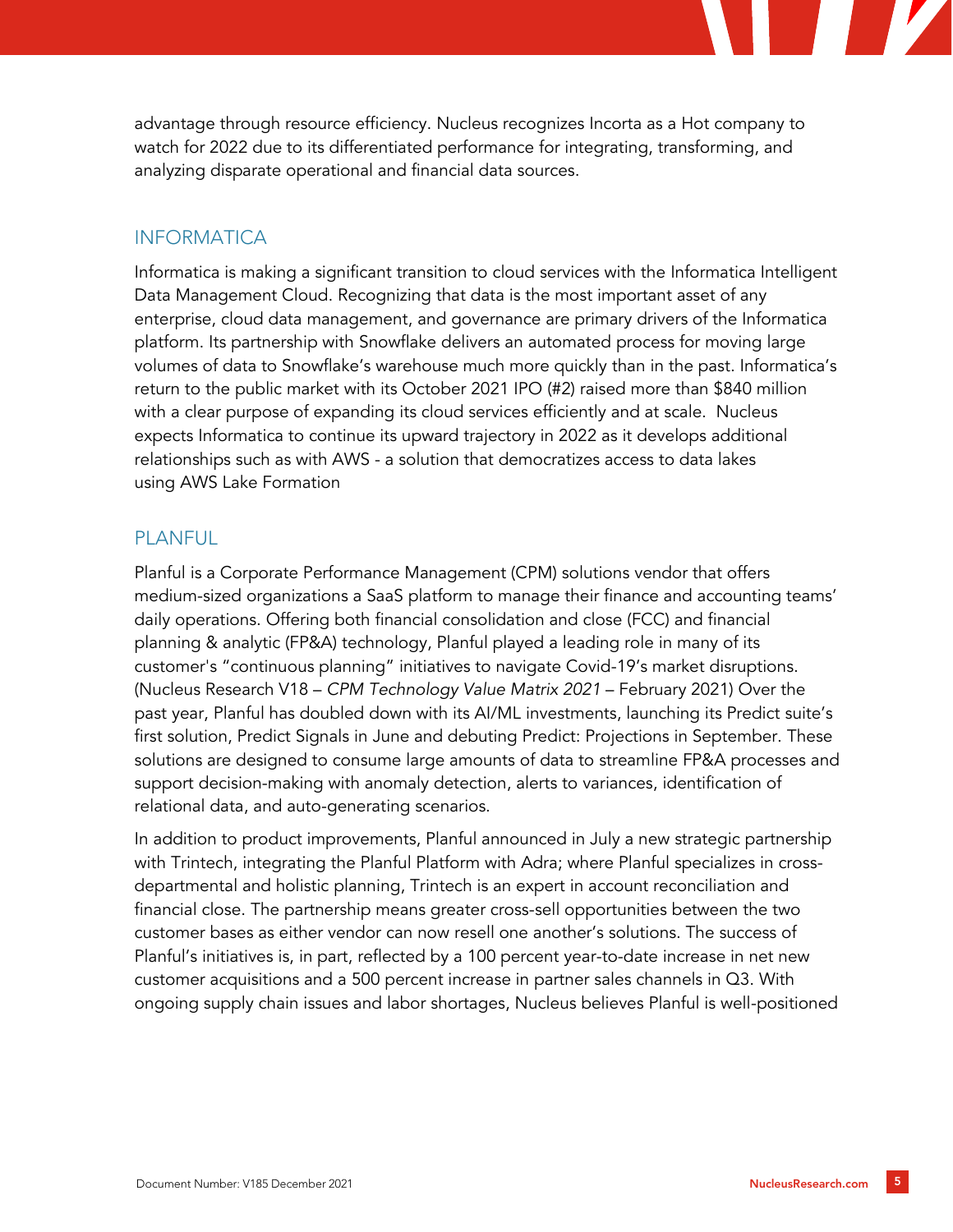to offer mid-market users the agile forecasting capabilities needed to remain competitive in today's economy.

#### STRIPE

Stripe is one of the most established vendors in the online payments space. It offers services as both a payment service provider (PSP) and a payment gateway provider. It has several applications and developer tools for more finely tuned control of the payment process. Its

Stripe's Bitcoin processing capabilities give it an advantage over similar vendors.

customers include some of the largest B2B and B2C brands, it can handle over 135 currencies and is expanding into the world of cryptocurrencies as well. With e-commerce widely recognized as the primary mode of shopping in the future, and with the pandemic dramatically accelerating this shift away from in-person business, the ability to handle payments quickly and securely is an essential capability for any growth-minded business. By serving as a sort of middleman in online transactions, Stripe is well-insulated from economic turbulence – as long as transactions continue, it will continue to collect revenue. Demand for its services is relatively inelastic, so it will always be able to collect viable margins assuming it fends off competitors for market share. This year it announced a willingness to re-activate its bitcoin processing capability to meet the rising demand for bitcoin payment processing in commerce. Stripe has a head-start on other vendors looking to capitalize on this demand, given it previously had supported bitcoin payments until 2018. Capturing the bulk of fiat and crypto online payment traffic positions Stripe for growth and strong performance through 2022 and beyond.

#### **UKG**

UKG has advanced its position in the full-suite HCM space after its creation through the merger of Ultimate Software and Kronos, completed in 2020. With bundled HCM and workforce management (WFM) offerings for the enterprise (UKG Pro) and midsized organizations (UKG Ready), the vendor appeals to a broader market than close competitors. Recent acquisitions and partnerships have helped UKG stay ahead of the competition in specific areas of HCM. For example, the vendor's 2018 acquisition of France-based PeopleDoc, enables it to provide HR Service Delivery solutions to its customers worldwide, while other vendors continue to lag in that specific functionality. The move also expanded the vendor's reach further into EMEA.

Most recently, UKG announced the launch of UKG, a financial wellness and flexible earned wage access tool powered by a partnership with PayActiv. UKG Wallet is purpose-built to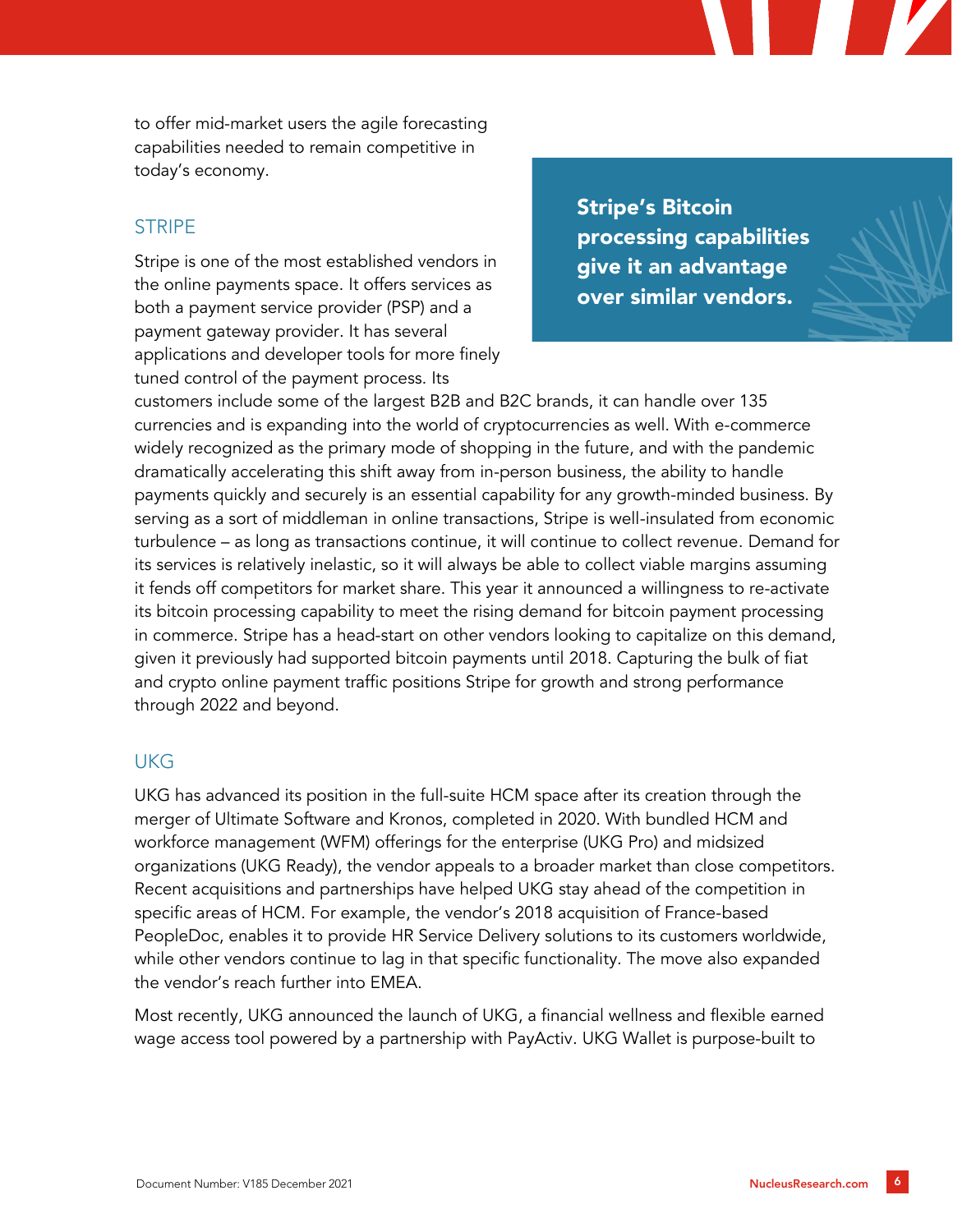

#### VANTA

Vanta is a cloud-based automated and continuous compliance management solution founded in 2017. Vanta is considered a recent start-up, developed to enable companies to improve and verify security and compliance. Its products automate more than 80 percent of the methods needed to simplify the process of multiple compliance certifications such as SOC 2 audit reports, HIPAA, and ISO 2007. In November 2021, it introduced a new product, PCI DSS certification. Vanta's PCI DSS [\(Payment Card Industry](https://c212.net/c/link/?t=0&l=en&o=3334570-1&h=1365080290&u=https%3A%2F%2Fwww.vanta.com%2Fproducts%2Fpci%2F%3Futm_source%3Dpress%26utm_medium%3Dprnewswire%26utm_campaign%3Dpcidsslaunch&a=Payment+Card+Industry+Data+Security+Standard)  [Data Security Standard\)](https://c212.net/c/link/?t=0&l=en&o=3334570-1&h=1365080290&u=https%3A%2F%2Fwww.vanta.com%2Fproducts%2Fpci%2F%3Futm_source%3Dpress%26utm_medium%3Dprnewswire%26utm_campaign%3Dpcidsslaunch&a=Payment+Card+Industry+Data+Security+Standard) solution enables companies to prove compliance with the worldwide standard that applies to all online businesses that accept, process, store, or have the potential to affect the security of cardholder data. Vanta's new PCI DSS solution automates up to 60 percent of the work needed to prove compliance, making it the first in the industry to offer holistic, automated PCI DSS compliance. A 'quiet' company with minimal publicity, Vanta raised \$50 million funding in May 2021 to an estimated valuation of more than one-half billion dollars.

#### ZOHO

Zoho appears on this list for another consecutive year, based on solid customer growth and momentum, as well as continued expansion into new application areas with high demand such as data integration, data preparation, UX design, and low code application development among others. It is rapidly growing and adding capability across all 50-plus applications in the Zoho One ecosystem. Its growth is entirely scalable and self-contained as it operates its proprietary cloud worldwide, does not share or sell user data for ads or other revenue, and leverages a unified data model across all applications to streamline integration and deployment. Zoho occupies a unique position in the market in that it delivers comprehensive functionality, both in the breadth of applications and in individual application functionality and customization potential, but at a significantly lower price than competing enterprise solutions. Its customers currently tend toward smaller and midmarket organizations; however, it has a growing stable of large enterprise customers and has